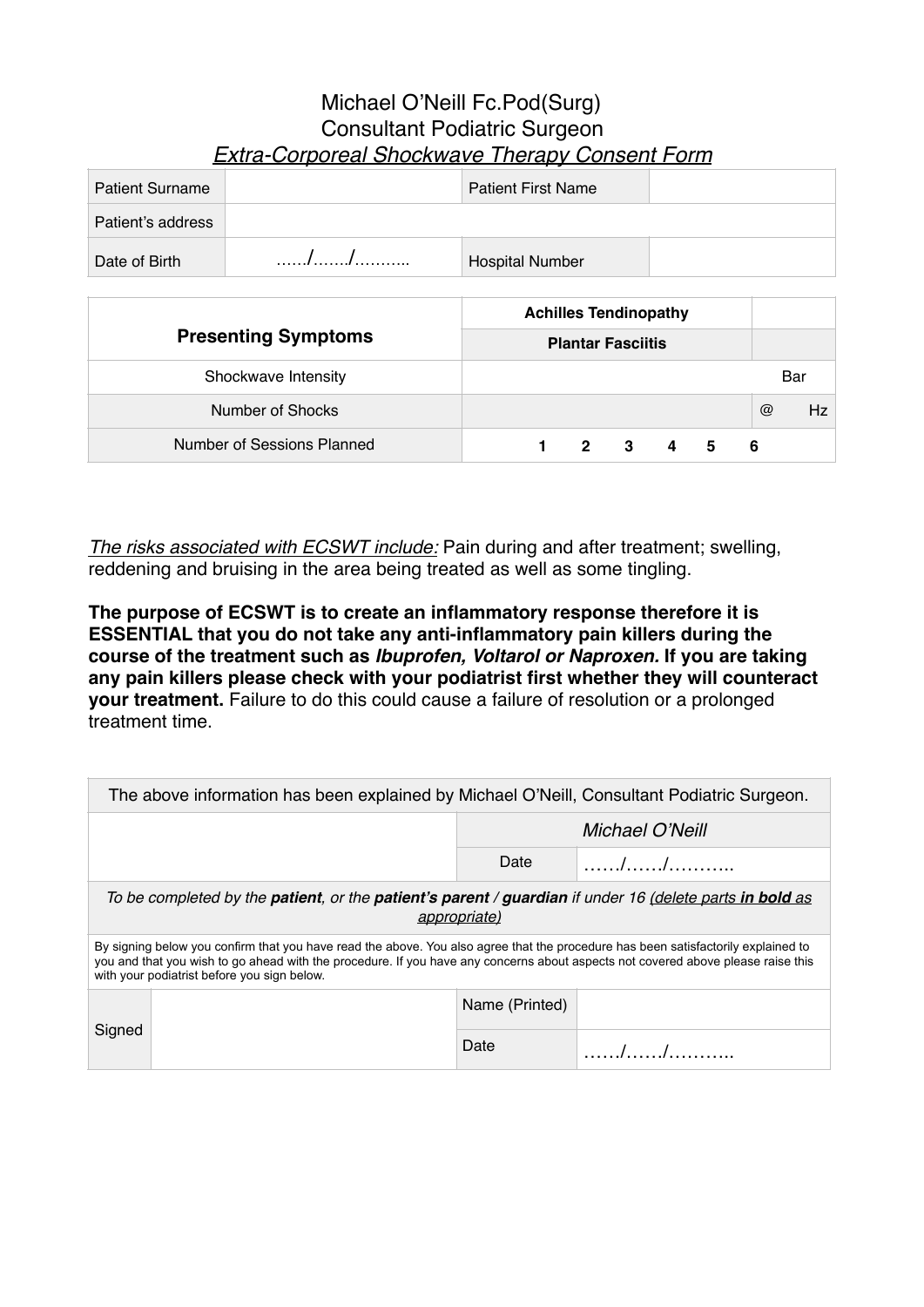## Michael O'Neill Fc.Pod(Surg) Consultant Podiatric Surgeon *Patient Outcome Measures Form: PRE-TREATMENT*

| <b>Patient Surname</b> | <b>Patient First Name</b> |  |
|------------------------|---------------------------|--|
| Patient's address      |                           |  |
| Date of Birth          | <b>Hospital Number</b>    |  |

| Circle which foot is to be treated:                                                        |                                      |  | <b>Right</b> |                         |                   | Left                   |                     | <b>Both</b>          |  |
|--------------------------------------------------------------------------------------------|--------------------------------------|--|--------------|-------------------------|-------------------|------------------------|---------------------|----------------------|--|
| Out of 10, how<br>bad is the pain?                                                         |                                      |  |              |                         |                   |                        |                     | 1 2 3 4 5 6 7 8 9 10 |  |
| How long have you had the pain for?                                                        |                                      |  |              | Today's Date            |                   |                        |                     |                      |  |
| During the past four weeks how frequently, as a result<br>of your foot or ankle, have you: |                                      |  | Not at all   |                         | Rarely            | Some<br>of the<br>time | Most of<br>the time | All the<br>time      |  |
|                                                                                            | Had pain in your foot / ankle        |  |              |                         |                   |                        |                     |                      |  |
|                                                                                            | Avoided walking long distances       |  |              |                         |                   |                        |                     |                      |  |
| Changed the way you walk due to pain                                                       |                                      |  |              |                         |                   |                        |                     |                      |  |
|                                                                                            | Walked slowly due to pain            |  |              |                         |                   |                        |                     |                      |  |
|                                                                                            | Had to stop and rest because of pain |  |              |                         |                   |                        |                     |                      |  |
| Avoided some hard or rough surfaces due to pain                                            |                                      |  |              |                         |                   |                        |                     |                      |  |
| Avoided standing for long periods of time because of                                       | pain                                 |  |              |                         |                   |                        |                     |                      |  |
| Caught the bus or used the car instead of walking                                          | because of pain                      |  |              |                         |                   |                        |                     |                      |  |
| Felt self conscious about your foot / ankle                                                |                                      |  |              |                         |                   |                        |                     |                      |  |
| Felt self conscious of the shoes you have to wear                                          |                                      |  |              |                         |                   |                        |                     |                      |  |
| Had pain which is worse in the evening                                                     |                                      |  |              |                         |                   |                        |                     |                      |  |
| Had shooting pains in your foot / ankle                                                    |                                      |  |              |                         |                   |                        |                     |                      |  |
| Had pain that prevents you from carrying out work and                                      | everyday activities                  |  |              |                         |                   |                        |                     |                      |  |
| Had pain that prevented you from taking part in<br>social / recreational activities        |                                      |  |              |                         |                   |                        |                     |                      |  |
| How would you describe the pain that you usually<br>have?                                  |                                      |  | None         |                         | Very mild         | Mild                   | Moderate            | Severe               |  |
| Have you been troubled by your foot/ankle in bed at<br>night?                              |                                      |  | None         |                         | $1 - 2$<br>nights | Some<br>nights         | Most<br>nights      | Every<br>night       |  |
| Completed with the help of a practitioner?                                                 |                                      |  |              | <b>YES</b><br><b>NO</b> |                   |                        |                     |                      |  |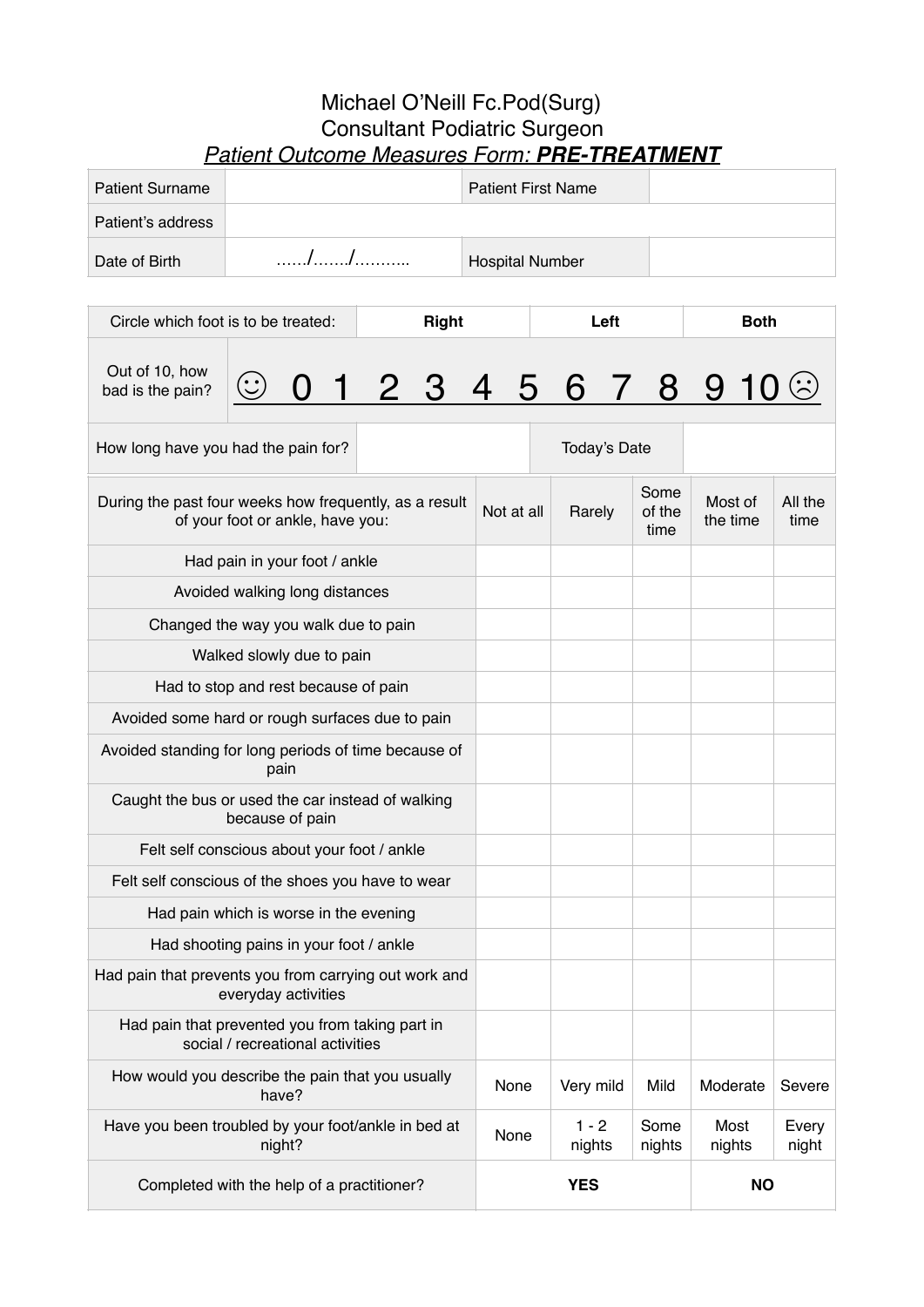## Michael O'Neill Fc.Pod(Surg) Consultant Podiatric Surgeon Extra-Corporeal Shockwave Therapy Treatment Form

| <b>Treatment for:</b>             |                                      | <b>Plantar Fasciitis</b>              |                  |                 |  |  |  |
|-----------------------------------|--------------------------------------|---------------------------------------|------------------|-----------------|--|--|--|
|                                   |                                      | <b>Achilles Tendinopathy</b>          |                  |                 |  |  |  |
| <b>Treatment</b><br><b>Number</b> | <b>Shockwave</b><br><b>Intensity</b> | <b>Number of</b><br><b>Shockwaves</b> | <b>Frequency</b> | <b>Signed</b>   |  |  |  |
|                                   | <b>Bar</b>                           |                                       | Hz               | Michael O'Neill |  |  |  |
| $\overline{2}$                    | <b>Bar</b>                           |                                       | Hz               | Michael O'Neill |  |  |  |
| 3                                 | <b>Bar</b>                           |                                       | Hz               | Michael O'Neill |  |  |  |
|                                   | <b>Bar</b>                           |                                       | Hz               | Michael O'Neill |  |  |  |
| 5                                 | <b>Bar</b>                           |                                       | Hz               | Michael O'Neill |  |  |  |
|                                   | Bar                                  |                                       | Hz               | Michael O'Neill |  |  |  |

**Notes about treatments**